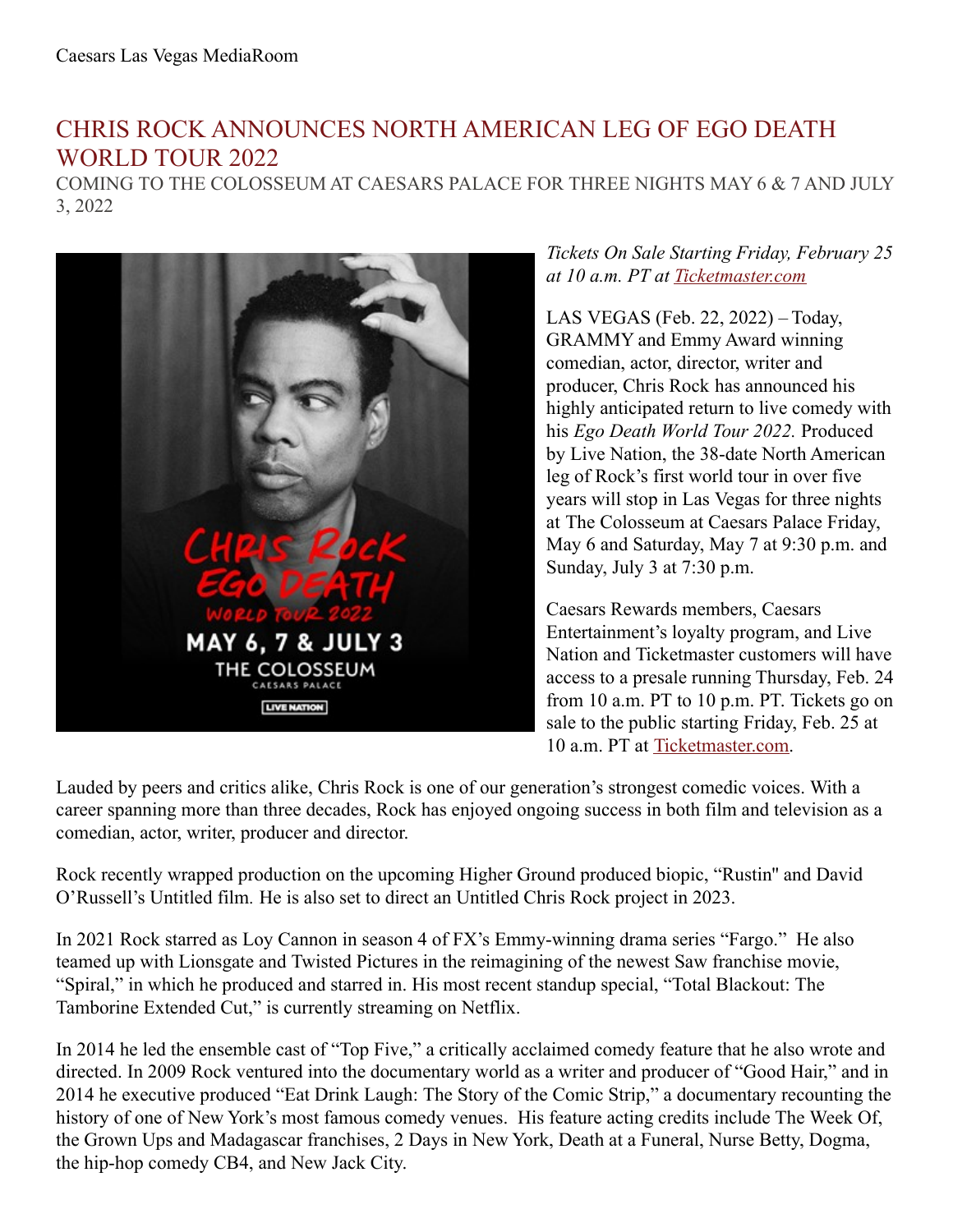His television work includes serving as a cast member on "Saturday Night Live" from 1989 - 1993 and as executive producer, writer and narrator for the series "Everybody Hates Chris." The series ran from 2005 - 2009 and is still one of the highest rated syndicated shows in the world.

In 2011, Rock made his Broadway debut starring in Stephen Adly Guirgis's *The Motherf\*\*ker With The Hat.*

Rock has won four Emmy Awards, three GRAMMYAwards, and is a New York Times Best-Selling Author. In addition, he received two nominations for the 2016 Emmy Awards, for Outstanding Director for a Variety Special for "Amy Schumer: Live at the Apollo," and Outstanding Special Class Program for the 88th Annual Academy Awards.

## ABOUT LIVE NATION LAS VEGAS

Live Nation Entertainment (NYSE: LYV) is the world's leading live entertainment company comprised of global market leaders: Ticketmaster, Live Nation Concerts, and Live Nation Sponsorship. Live Nation Las Vegas produces residency shows from Keith Urban, Sting and Rod Stewart at The Colosseum at Caesars Palace; Usher, Lady Gaga, Aerosmith and Bruno Mars at Dolby Live at Park MGM; FOREIGNER, STYX and Chicago at The Venetian Theatre at The Venetian Resort Las Vegas; The Doobie Brothers, John Legend, Shania Twain and Scorpions at Zappos Theater at Planet Hollywood Resort & Casino; and Santana at House of Blues. Live Nation Las Vegas also brings other world-famous artists to many of the city's other premier concert venues including Allegiant Stadium, T-Mobile Arena, MGM Grand Garden Arena, Michelob ULTRA Arena, Downtown Las Vegas Events Center and more. For additional information, visit [www.livenationentertainment.com](https://urldefense.com/v3/__http:/link.mediaoutreach.meltwater.com/ls/click?upn=PbjIqWsNhFH50douPoqcSuPTD7YmW9KA7gfQz9nkKKvZYcXjACn3dsFwbhtC2ByGUCyKvZPDQsK-2FJ22oARlurThd0BZQmTWgup8UlY2KxA-2BXbEq-2FdJaTCM4U2rVZCnThkJTCXuLiBboIL18A3-2FraCFy7mvw9eS-2F7e59I2lUtnzYhZRV02-2BP9DiKySmBsq0o7CWufoPNsul0Xn0nmnL40sPo9k7h-2Bqkj4rSoiWkxO2UwDi6BcSPi1aLaB9aiw5jtZnz09Rb8JbLjV8HVnUBo99MHD7BkpN-2B-2F-2FzhJsINV-2BswyxU9hpxziWB9NcIobDH7xCcTEcq1Dw-2BYxrCbJtcn3qQi2JTWZDY3TvkIhDYhdk3To11PFhX63SaU-2FbVrrs9dgf-2FMFSuGJ9WEPD0Tr2gwoHdOZ4dUHY48PXsS-2FwGA52-2BdPruJz6l6mK0gi5nIZL6LbTq-2Bk2UChciNXKNxs4L7aUhRNDMExunyAXeJ46rUpIw4wymUDHt-2FU6xDa2bzoJxvuwSYO1eCwkmJM48iFdZYG71wIAAid2-2FSNgc26TEUOIjABukXiStqAXUv3b6C6Kn9odO-2BNYPUFi-2FFbjFXLwuHsJujqs6AQ-2BK9GjO5FAMWGBB4tLOGIUsp6J79pT2hyR9XoC6Ypt74cMCW-2BAN3S1mgARIHKL9gEHFipv4JbbRE0QEztQUwWze-2FmvoSRw17bTiiXVe2b2lQxBcN2-2FxybFpWvkAXXHR4E3qEi2qyOdzEQRvDc5fJNHpkQhsY5NWck231eavBf4IBhaJl-2Bc8jniSVZIhTaiaDJ8Uz6LuCcLXgd5ZSNUj-2Bb5sycfx4ebCW-2FziB5UXjmcgdg-2FjOwMD5Om-2FfnTZF6cbLqBArFgayPEwDuRpuTV7svQJGJVh2Tf80xniXoXR1L0ytXW7EPHeYrKmKQX9GtrvOL-2FtV8SbhgniJPsU7SbRdSqgf6MMtRYVrMVuLKTq5vtR9hD-2FANdy3K-2BnbpZBt3kFv4B12lzRuYhQS7sekyU40Rej6xWT7PeZrqCpKYs4opwLZpU2HBqzEMrPWZc9-2F0mXSQ2HxIWjbladkqksaZ4-2BJi72HQSlLkdpXQz8TXc4Y0th8liPGB1U0MSSxHJlQ8ejjk9Jn5aFka-2BWAZy6l-2BEkJAw8Vty4-2BD-2BAPQRXLBLr-2B1C9sqqU6n6nH81NsJNMmO0s6anv6BztzfTrBKvnr4rxKhPpRPraDgKSntDB6oPyhkF0qqzLls9hLit0DrX8y9Wblds9HmbySs8MLDWh9iPxHWuALG4lTGRGRcQxpGs-2BWAPpMxljEVwgx87IxjM-2B9A1Qe9z4pEaVztkcLbrnmIdyENeqO2Po5UTu0Zpidwp93BmgtgXNXgMyupuOet-2BxU7AEgbz5tXq-2BoA4UA9odm8RLtwN7zZGpvkGqFn4e546piZT9X5mr3H-2BM-2FulXkKHz7RiWYMppRgJrztnIps89QnWkhxTV9TI2nduTJG6YLuoj5lLej3aLnXtJCSb9tKqscWEyb6HbPVDQsk0iVC-2FaMpeLE-2FjmmP4ak93L8OUDvgM1vFPcPg-2FvHN6Fk424WRuK55KpAdEuWVldWCruYLkqC2tXfcBK2lIGX0PjMGuZoqZaP-2FHkXt-2BWqBg3x-2FIM9AHzJ5E-2FxvL6jbKXYTvu5QKrf1jc3DA5sh5dYF9DsKPi2pkDzgt-2F0ynCVDyr-2B9GxQN1lzJP8U2Dgg6Syfr-2FtEGXdRxC0WnaEOEoddsGyYIQuOhIrCgg3ZvzpdpyQf2ECfJyaYbpUcIzlHN7ISL9Yl4-2FzRpNxa7LkGrnuyeHOdMUxAV53ZHcdDJwMrQ1eqx4YjT8PYYTeAu5zmlut8-2F-2BFQE62sh0iFTOP7Aa-2FZUaj9kulEvnXlAtydzFLMaTU-2BMqtXCuZGb9A). Find Live Nation Las Vegas on [Facebook](https://urldefense.com/v3/__http:/link.mediaoutreach.meltwater.com/ls/click?upn=PbjIqWsNhFH50douPoqcSuPTD7YmW9KA7gfQz9nkKKvZYcXjACn3dsFwbhtC2ByGUCyKvZPDQsK-2FJ22oARlurThd0BZQmTWgup8UlY2KxA-2BXbEq-2FdJaTCM4U2rVZCnThkJTCXuLiBboIL18A3-2FraCFy7mvw9eS-2F7e59I2lUtnzYhZRV02-2BP9DiKySmBsq0o7CWufoPNsul0Xn0nmnL40sPo9k7h-2Bqkj4rSoiWkxO2UwDi6BcSPi1aLaB9aiw5jtZnz09Rb8JbLjV8HVnUBo99MHD7BkpN-2B-2F-2FzhJsINV-2BswyxU9hpxziWB9NcIobDH7xCcTEcq1Dw-2BYxrCbJtcn3qQm1jRvTIwDkMuSP6lHE4FC26LsGc08xcON5KXCXr5EPCjYlgyesrRXZga39zyGFXjHAOFAqW5gqRXq3An6izZM1irbwXKeC0tG-2FwyEhDmQ6bL0jnyNsyQep-2B3esrGWc7isAM3PKwWZkUvj-2FiBZK-2Bg3S8-2FtLEwxoiopqVq4tmGPlKhfreW-2FFGo0-2BOMXnmTtiuZCZ6yZk7z8aFuhw-2BBvqbpfEJMZTSVKhXFv-2BAU-2FYUze7Y0A0mh7fFqC-2Fw68OxovoKKTSrXUCY-2FCVbQl-2FBV7-2BA4ZufDt34HGWL7rDLKtJE1ejFmtJcBacItPBO9mofNEY8-2BuMLMBgUq4eKdBebvYKcMdufOGBld4hW-2F-2BJqyEx9iSBXH9ejyRgz6pcYvJ0uuY3OpgvZ32CK1v2y7rYTvjpvbcXBsmoUn6T60rg-2FLn9NZ-2Bw5Vh5gbgG4bUOKGGzJ4i4wPP6eDlgvm-2BMv45ZWyJy2DZI-2B8iin21ltIRydCVNhSGA91pN0idokGnez6nOws-2FZLC0pGN75jttExjg1A-2BTRulT450KFBQGZVV8ypxK6jI8T4SePj-2F9NJFjWKuA-2BE6B1aILsNd0sJ7pHUALyY6BR-2Fi1O7-2FL9zbRi7gIGuYLl3pT9feZ4-2FiP0N-2Fj09njq4oIPAZxAZGSCom2-2FJfWKNpcO9PzaSL0xflrj6lFScbbPsNvyqWN9tuaFHZXI0K2lxkcwTQpgWcXss7wO7fTw3mNZvZQ49zjPY2E7PK15KMus1ZJseAtCp8t3TchTA-2BkE5LpXgk4KcWoc6psS3AGmSoAU65JsdTxrli1eHrQt-2B5qHes2N2rCHuE5vZkbK3ewgsViwFhhjsz-2BLoCQGLRMTGllO2ZLkoxCDOwFx6EoVsPpr-2BTmJEAdRkwSEyG9oUpcrYy1j0I-2Fr2nc6pBi307rRXPDnZ0ZJDX3U3AD887m-2BEVRlhXRQqS73BHACkC5ZA4K0mdSeJeMyXSDYmqPFkxyxaDTsm1lOCMqUXfqEJqZbmw4BYCBnqwkanCZOr0lp7afu0nRS85grMVZJe0R7GMTCahvvngpw9mozmyPZbkscfv7bnmU90t-2BuUmMDw-2BUxIuW5SFfuldnTPPVNxizWuA76x88U-2BcUqeRqmFnDEufC-2BKzKyNdmn-2FxkENr7lBVTIbp7JcXmrwwPyJCYezlgyv9npmgpffZTp3TDDvQ-2BPR-2BAxoy9Ixv8ep0V5qwcT6Y7oSfyUGi9-2F-2FKqkL8EzQIJ2nngIp9G2BsgIly-2Bdx-2BVqdYsBCKMvMkTC0zFEF0pEIa4PnoLDPAZGgeoWqBsLI-2FF1zuq8KtOXXxCvpgxCThZx17lHK8zOlbKTBAf6Au-2FCKf0TjJH154SuJheT0tHCQeYTudnGAH8oNokVwhyqtxmarFLkERWpDppVTNsYhNzFxJ2J3pJ1ip1eLVjUl8CReQEHRCJxolcr0hGDZ3GvstQjDZt8oSZx9Q3gpHql-2FxVL6jhIqlXMoWiufCC1qE5rrJfkoMK-2FgTyRlMs5MCrpkicTZKNHNr3WOtk-2FM7mbr1FEbhednJyqewXe), [Instagram](https://urldefense.com/v3/__http:/link.mediaoutreach.meltwater.com/ls/click?upn=PbjIqWsNhFH50douPoqcSuPTD7YmW9KA7gfQz9nkKKvZYcXjACn3dsFwbhtC2ByGUCyKvZPDQsK-2FJ22oARlurThd0BZQmTWgup8UlY2KxA-2BXbEq-2FdJaTCM4U2rVZCnThkJTCXuLiBboIL18A3-2FraCFy7mvw9eS-2F7e59I2lUtnzYhZRV02-2BP9DiKySmBsq0o7CWufoPNsul0Xn0nmnL40sPo9k7h-2Bqkj4rSoiWkxO2UwDi6BcSPi1aLaB9aiw5jtZnz09Rb8JbLjV8HVnUBo99MHD7BkpN-2B-2F-2FzhJsINV-2BswyxU9hpxziWB9NcIobDH7xCcTEcq1Dw-2BYxrCbJtcn3qQjIWm44p9GIRYFw0bBkh-2FbVs5-2BrXFvK23BgRXI1uQwVJuapVjpnjRr8VTcjD1xh42hAcrVEg-2BikNVuXk5ZKTOCbsxqlfTTzAvA4UkvUsykzqqDx92dWx98p8pA3CrnuPZ3yBXlCtgLjfL-2BRs-2BcjnEq3L06jbsm6slo0ZRgzMoeZFpnNIb4XA4Wnvtai7fG7q9ka1R8cYNFF62Rwm2ZrZwRUawi411WljcQCBC65zvcGwBImuVydySXlSa2mDbb1jm-2BAMs6NZa65ugobrLIulIzlgg6WNZqmAqjuiIBeLKOFdpOyhBqyDnmY2oXh6cbT-2B6N9HVEMYspyMoTvGiA5osLPA5Fnd-2BxlnwK5WQL9utN68ThCBtdOObXXmjX4fXBVLP9yfJrdCJ-2FXHvWFDCUi-2Fj18kCiUKUeFD5UmJ7UPvJd1xhjrOqCtmE-2BN4Q9MjH0N0gPVoR9olFCh69mUB1uTrRNutKKA4wnYv3vr6SkHum0Z5jq93zhUOM6aAgtlugLteuT-2B7s9KPEcAIl-2FSGNBlIMtYJ6zTM3deTyvBdX0w-2FCZdwcCk96NJ1kme07WzJ7vlfn9cgoFUXer-2FQY0QCSAjxElDu5DwU2WYgfbAmL1S-2B5a5yhwkWdtABJqom74cLUiewUyRsZSEtX6F4BgtOb8JkLE1ywzhkOMxdsXaI3DZLjo-2Fc-2BZBCZ0J0sNpKA7fFytyAtZvmGkv4lRTM5Ec6J2e9Cds8j-2FfGL980QkRwUClj9VDskSj3VRHQRsi-2BbnrjtSsVc8TmunU-2BH7-2BFw4xOz9BuI0JB-2Fj4n2ebQcu6cbnxr80x1aDgSxwkpyVWUHXxs8lCoZUbGyfL2XLR-2BJn1tyC-2BfhLYSCut-2FQv8tMxNcwpztvjnb8sfEJeqkgbwV8RqDPNlEkxAP0wcZmyk3V9aA3F60ukNdRd2d97ptU2O9ivbR2hq-2FSGk2IZEZhllcNRHGHP-2FCTvyG7ZpYMLq8auo-2B1egHI1zvSWZlw5bXigzGvurI5WibV4OgiOa5RGCsPpcy9Kbab6qyUn4rI-2B-2BZPf5fyLxDFVeCP9PEkE7Kf1uXC15WkvTzUkttPN9WoSt-2BvSmTJa6BXWjt-2Fg62A0cPSY-2BZLrNOezihGxfnupK8KYp1BILRaB-2F0ToAcqtU091OvhF627WdCj0uZFtKxBOijUGLJDm0sznSL5sZLdkndP8PjOQO8tyFz3LVGmqpFOLLJ0eD3gREpGiiGE-2BlFX6kGx7yRDDpG767W4-2F2PkCrDPS7J6NM9dS8v2jjns1hteOHlgaarxSrrJiERYaZj1t-2B8DboWveXyw0w7UBsmkja6IebzzBLkS1gtqB7OLhAGXLeRWT7-2Bqkhkqfeyz3JKs2k6hKOy4jLD3S37p0kP1sH6-2FdKKYjIlEXZ39XI5-2FLzMM47K5GUIUsOx0nd5G3fWZWfTIad7CD67ix218J3vXpidmAK08340ioEKkBtszVBVwicZ1xhRamsRssb-2Frb8OOncOK55SoC9s2BVum8Z5rFOicJl96pJp01zs1Eiu2XKk9JO0lb27a3gLwk-2BA9tJ9B9O2LGV6k) and follow us on [Twitter](https://urldefense.com/v3/__http:/link.mediaoutreach.meltwater.com/ls/click?upn=PbjIqWsNhFH50douPoqcSuPTD7YmW9KA7gfQz9nkKKvZYcXjACn3dsFwbhtC2ByGUCyKvZPDQsK-2FJ22oARlurThd0BZQmTWgup8UlY2KxA-2BXbEq-2FdJaTCM4U2rVZCnThkJTCXuLiBboIL18A3-2FraCFy7mvw9eS-2F7e59I2lUtnzYhZRV02-2BP9DiKySmBsq0o7CWufoPNsul0Xn0nmnL40sPo9k7h-2Bqkj4rSoiWkxO2UwDi6BcSPi1aLaB9aiw5jtZnz09Rb8JbLjV8HVnUBo99MHD7BkpN-2B-2F-2FzhJsINV-2BswyxU9hpxziWB9NcIobDH7xCcTEcq1Dw-2BYxrCbJtcn3qQnJOhWwBeYBuGKDtSHrgMa9LPjZ9xS173Iz7g5ZCmziITVZN3m56uNbf1N16Liqgtyx1KbmMyK9JMV197-2B9CJ3HvSrSnDz8ajsNHD7pjrVzNf5flfuTi7xnIjcXOeLMiOB0Tt-2F-2BTXtwGFSmBCAV-2FoWw45r3U9fsIPsih1UPmzWJbnTE7Vk3wcRvwcDYAKBGhjBrmwt0nKisJ59ZFLTNc3AW2a-2FzzvI4Mm-2FnrBx-2FXWcwTE5xYHKZKbGfz1AY3Dko4cyApJ0AoAtuYSAnEXBsztB9hq3un6AC7Fkx-2BczoPfEBjHL9H-2BKOjv2ZRQi-2BXpdp1aWWxe55DlsusxMmZIV8amNVwOrSQvOSR9gRiGJOAgRGdHSyOMQ5GPrBWSBHDVLAkhuWWYDkVPG-2BlFXzOuX8-2F8L-2Few9w7Tg-2BarwHuKDluN-2F6QB3mL75zUSe43aRIv29gibl4sbLXN9-2BYQ2kTvw6OrK-2BCwueQt8KI2bDy7BCbq76qJfgZD7brxWCPQCT3H5wRIG4Lje-2F6Y4vQiyGPjIa8Qar-2FDHlhvcZ1uSekcLk7PKnAS-2Fa2thIo4We7nY4ccCxtWpdi-2BRh0A4Fn1cremHya1j54A1NF2b-2FPDYFw9lmV9BCB6tTAPY-2Bzm827EMZwT1CgblBi1tABg9H22lFPNMwlUGAB9FNX9nLWUa5LLsn-2BB9sixHL3katWW1Ps-2F7BZ-2Bp2nLg9etn9RjlR4-2Fsa-2FEunk2R7JumUVsnnASzbTbb11t4tI0zl1voN1NCRUjLuPatIpo-2BMyatK0eZ7aK1dn5Qa4mD2SDv03S2mNxjlo5LNdLbenKef6nohd8uWdKjU8xfO6gMBRXs5anXYwtVji2K6y3lawXdhXBr2gOpmffVKrEj3lCyBcgPJfESj3lqwDL7O5N2qFkk3xsgoZEgIAQIECMcDWgeUakWT7LBbCXGv79DiYeAJeCj9Z1lXTjfxYTuRh-2FfZhsHd4XOwwID4LyBP-2BPPyJIWeMmbZdFdVXaa-2BYZnsjdX7gTAmrKxiC2o12QU-2BqYccX-2BP-2F8XewafuQj9k8B6teYeuyYD0nbcCjuqtJIqi1mWb-2FDgw4iuIv4LAmQGGxdfybOFxMJC5Cjwn4ESiKghO6G3y-2Fqt-2Fzz-2FDPevxDXiZSmCZbXgAUUuUdj7YVob9OALdBVWOYqKxwEXLYg-2F263mYqTo4AeKp4lDgMMuoCO3LxgKJ7b3MeSa3Z0CKdNV4jaIo6ZjEltWQfGNwhUoPSDYzmVGLaysNO-2BzZTII6-2FHSEcCM7nJWSTgo5ahsGkg9lUSIWV0ACSC-2F6UVYg1rIsp32lYEulsRBqa2bF36uVl3oCx8sOK5UCHHwujiLPRux4ToQ37de8Y4jJMSOWtkJhmhaUEfKbyD1HIOCdqWbZ-2BlObaFHjnzp8S5aZxFdIryTBzk5itFsVzwVhZLgnQC81jvBCPodCZLi4O6pb1YJB6nKNat4W9xcrV-2FXyOfcKoRYHE7B6Lft-2FV4F0RSaDq7xoo2I478zso7TzTum9BuMumbmHmBy0SY7dNj-2BACIB62q1h6W5dvq2kVrKq).

## ABOUT CAESARS PALACE

World-renowned Las Vegas resort and a Top 10 "Best U.S. Casino" by USA TODAY 10BEST Readers' Choice, Caesars Palace features 3,980 hotel guest rooms and [suites](https://www.caesars.com/las-vegas/suites), including the renovated Palace Tower featuring 10 luxury villas, the newly redesigned 182-room Nobu Hotel [Caesars](https://www.caesars.com/nobu-caesars-palace) Palace and Forbes Star Award-winning The Laurel [Collection](https://www.caesars.com/caesars-palace/hotel) by Caesars Palace. The 85-acre resort offers diverse dining options from the award-winning Bacchanal Buffet to celebrity chef-branded restaurants, including Gordon Ramsay HELL'S KITCHEN, Pronto by Giada, Amalfi by Bobby Flay, Vanderpump Cocktail Garden by restauranteur and television star Lisa Vanderpump, one of Nobu Matsuhisa's largest Nobu Restaurant and Lounge, Restaurant Guy Savoy, Old Homestead Steakhouse, MR CHOW, award-winning pastry chef Dominique Ansel's first Las Vegas bakery (slated to open Summer 2022), legendary New York Steak House Peter Luger (set to open at the end of 2022) and more. For the best in cocktails, destination lounges include Montecristo Cigar Bar, Alto Bar, VISTA Cocktail Lounge and Stadia Bar. The resort also features nearly 130,000 square feet of casino space, the Caesars Race & Sportsbook at Caesars Palace with a 143-foot HD LED screen and state-of-the-art sound, a five-acre Garden of the Gods Pool Oasis, the luxurious Qua Baths & Spa, COLOR Salon, five wedding chapels and gardens, and the 75,000-square-foot OMNIA Nightclub with the top DJs such as Steve Aoki. The 4,300-seat Colosseum, Billboard Magazine's "Venue of the Decade: 2000 – 2009," spotlights world-class entertainers including Sting, Keith Urban, Rod Stewart and Jerry Seinfeld. The Forum Shops at Caesars Palace showcases more than 160 boutiques and restaurants. Caesars Palace is operated by a subsidiary of Caesars Entertainment, Inc. (NASDAQ: CZR). For more information, please visit [caesarspalace.com](https://www.caesars.com/caesars-palace) or the Caesars Entertainment Las Vegas [media](http://caesars.mediaroom.com/) room. Find Caesars Palace on [Facebook](https://www.facebook.com/caesarspalace) and follow on [Twitter](https://twitter.com/CaesarsPalace) and [Instagram.](https://www.instagram.com/caesarspalace) Know When To Stop Before You Start.® If you or someone you know has a gambling problem, crisis counseling and referral services can be accessed by calling 1-800-522-4700 ©2021, Caesars License Company, LLC.